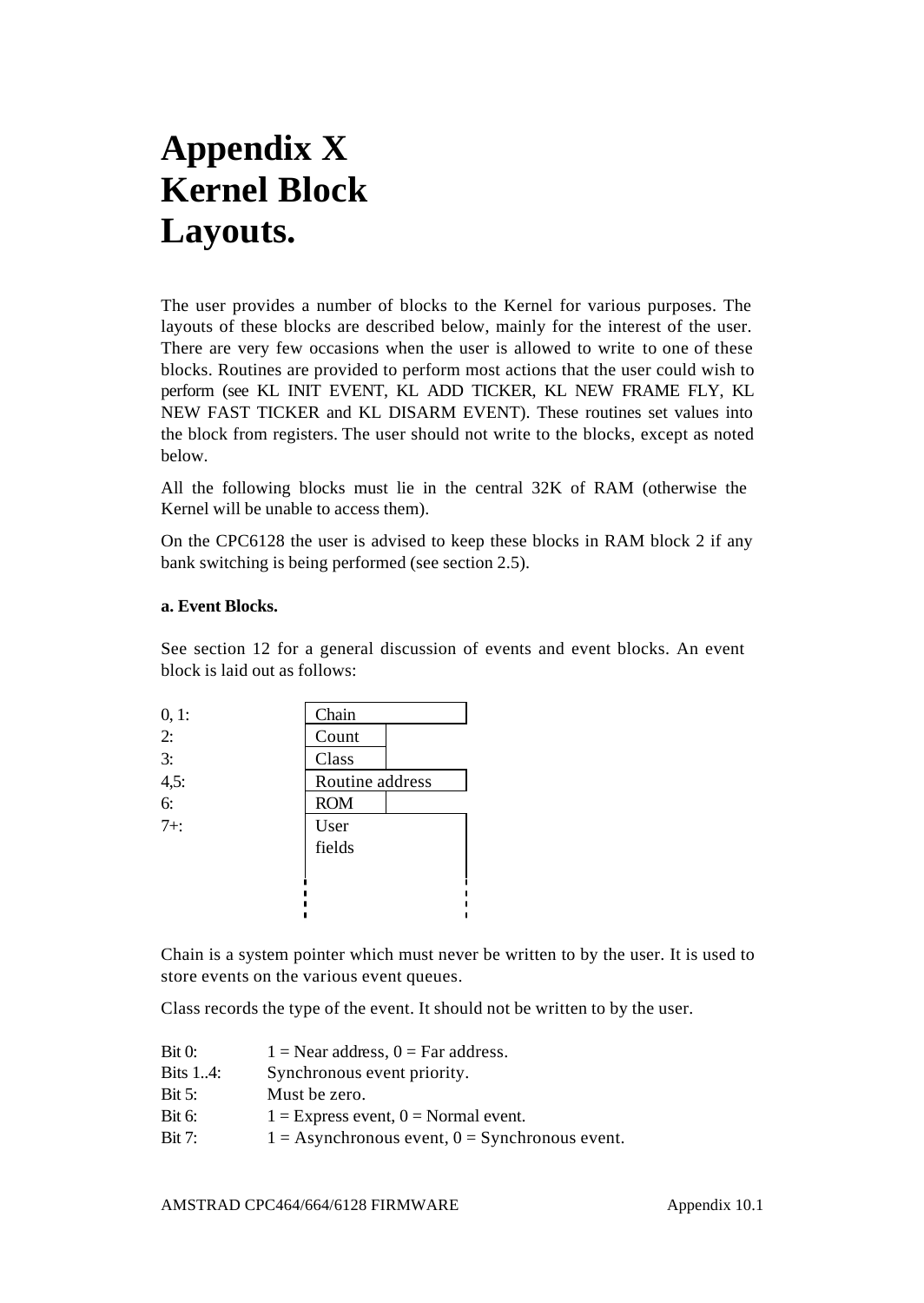Note that many system queues are kept in priority order and so the block must be requeued if the priority is changed, it is not sufficient merely to change the priority in the event block.

Count is the event count - a record of how many kicks are waiting to be processed or whether the event is disabled. See section 12.2 for a full discussion of the use of the event count.

Routine address and ROM make up the far address of the event routine. If the near address bit in the event class is true then the event routine is at a near address - the ROM select byte (byte 6) is ignored and the event routine is called directly. If the near address bit is false then the event routine is at far address - bytes 4,5 and 6 make up the far address to call to run the event routine. The user may write to the routine address and ROM fields (and to the near address bit in the class byte as well) provided that the operation is performed indivisibly (i.e. interrupts should be disabled).

The user fields are optional. They may be used to provide a data area specific to the event block so that a single event routine may be shared between a number of different event blocks (the event routine is passed the address of the user fields).

#### **b. Ticker Queue Blocks.**

See section 11 for a general discussion of ticker interrupts and the ticker queue. A ticker queue block is laid out as follows:

| 0, 1:    | Tick chain     |
|----------|----------------|
| 2,3:     | Tick count     |
| $4,5:6+$ | Recharge count |
|          | Event block    |
|          |                |
|          |                |
|          |                |

Tick chain is a system pointer which must never be written to by the user. It is used to store the block on the ticker queue.

Tick count is a count of the number of ticks before the next kick occurs. A tick count of zero means that the tick block is dormant and will not generate any kicks. (Ideally a dormant block should be removed from the ticker queue to avoid wasting time). The user may write to this field if required providing this is done indivisibly.

Recharge count is the value that the tick count is set to after each kick. If the recharge count is zero then the ticker block will become dormant after generating one kick. The user may write to this field if required providing this is done indivisibly.

Event block is a standard event block as described in section (a) above.